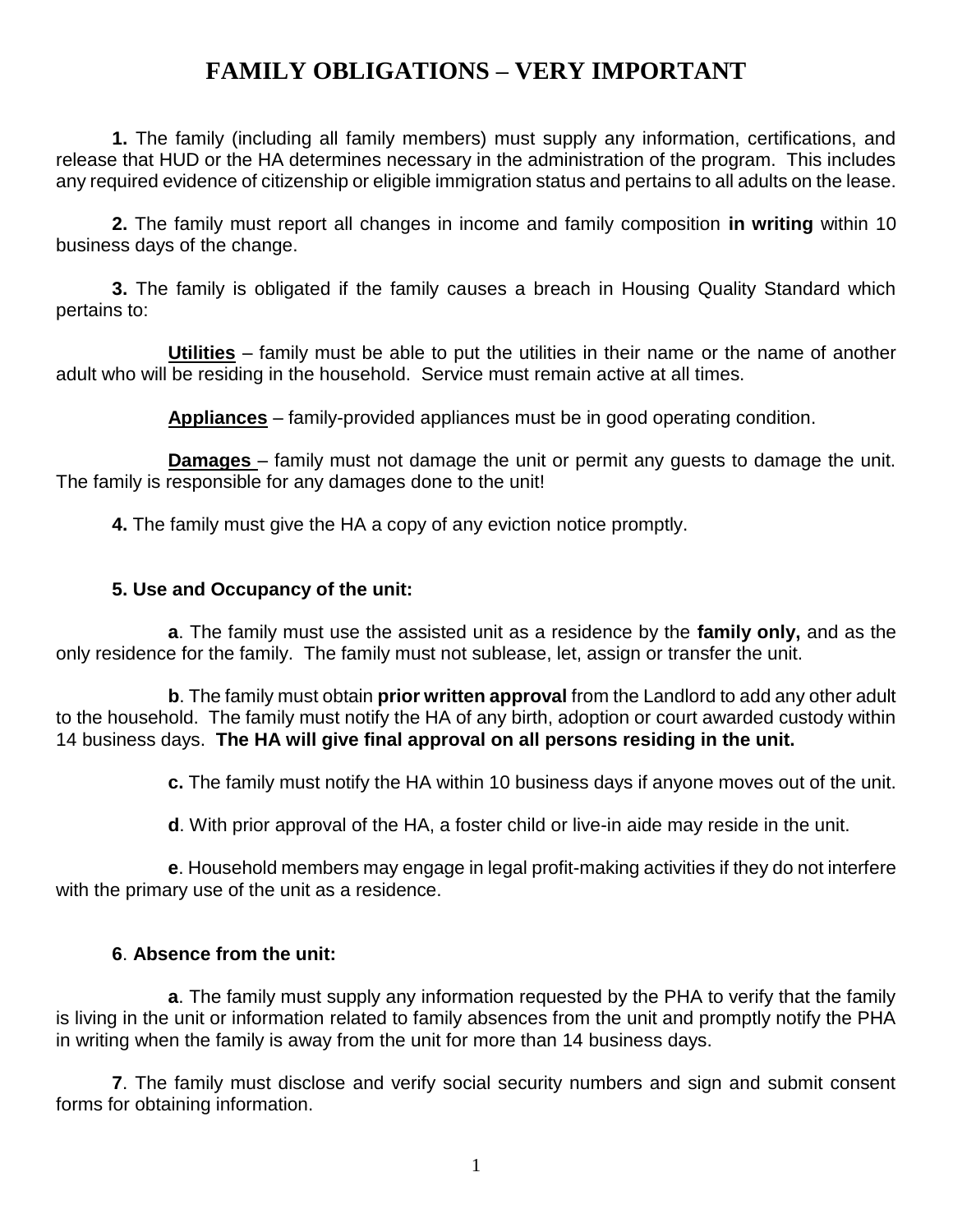**8**. The family **must not** commit fraud, bribery, or any other corrupt or criminal act in connection with the program.

**9**. The family **must not** engage in drug-related criminal activity or violent criminal activity or alcohol abuse that threatens the health, safety or right to peaceful enjoyment or other persons residing in the immediate vicinity of the premises.

**10**. The family may not receive Section 8 assistance while receiving another type of housing assistance either for the same unit or for a different unit.

**11**. The family must notify the PHA in writing at least 30 days **before** moving out of the unit. Check your lease for the actual number of days required.

**12.** The family **must not** commit any serious or repeated violation of the Housing Choice Rental Voucher Program.

These family obligations are also listed on your Voucher. If you fail to meet any of these obligations, you may be terminated from the HCV program.

## **CERTIFICATE OF COMPLETION**

This certification states that you, the undersigned, have reviewed the Moving Orientation Power Point Presentation and, in the event that you may have questions concerning the material, you have contacted the LMHA either by regular U.S. Mail, telephone, facsimile, or email. As the participant of the HCV Program, you are aware that it is your responsibility to familiarize yourself with the content of the material in the Power Point Presentation as it pertains to the owner and family obligations and general knowledge of the Housing Choice Voucher Program. You are further aware that if you do not have access to a computer in which to review the online briefing, you may request to do the online orientation on a computer at our facility, or attend the presentation we give at the main office.

You must sign and date below and bring to the office either at the time of your appointment or at a designated time specified by your Occupancy Specialist. At that time, you will receive the Request for Tenancy Approval form.

By signing below, I hereby certify that I have read the Power Point Presentation of the Moving Orientation material in its entirety, and have been given the opportunity to ask questions regarding my participation in the HCV Program.

| Participant Name: |  |
|-------------------|--|
| Address:          |  |
| City & Zip:       |  |
| Email address:    |  |
| Phone:            |  |
| Signature:        |  |
| Date Signed:      |  |